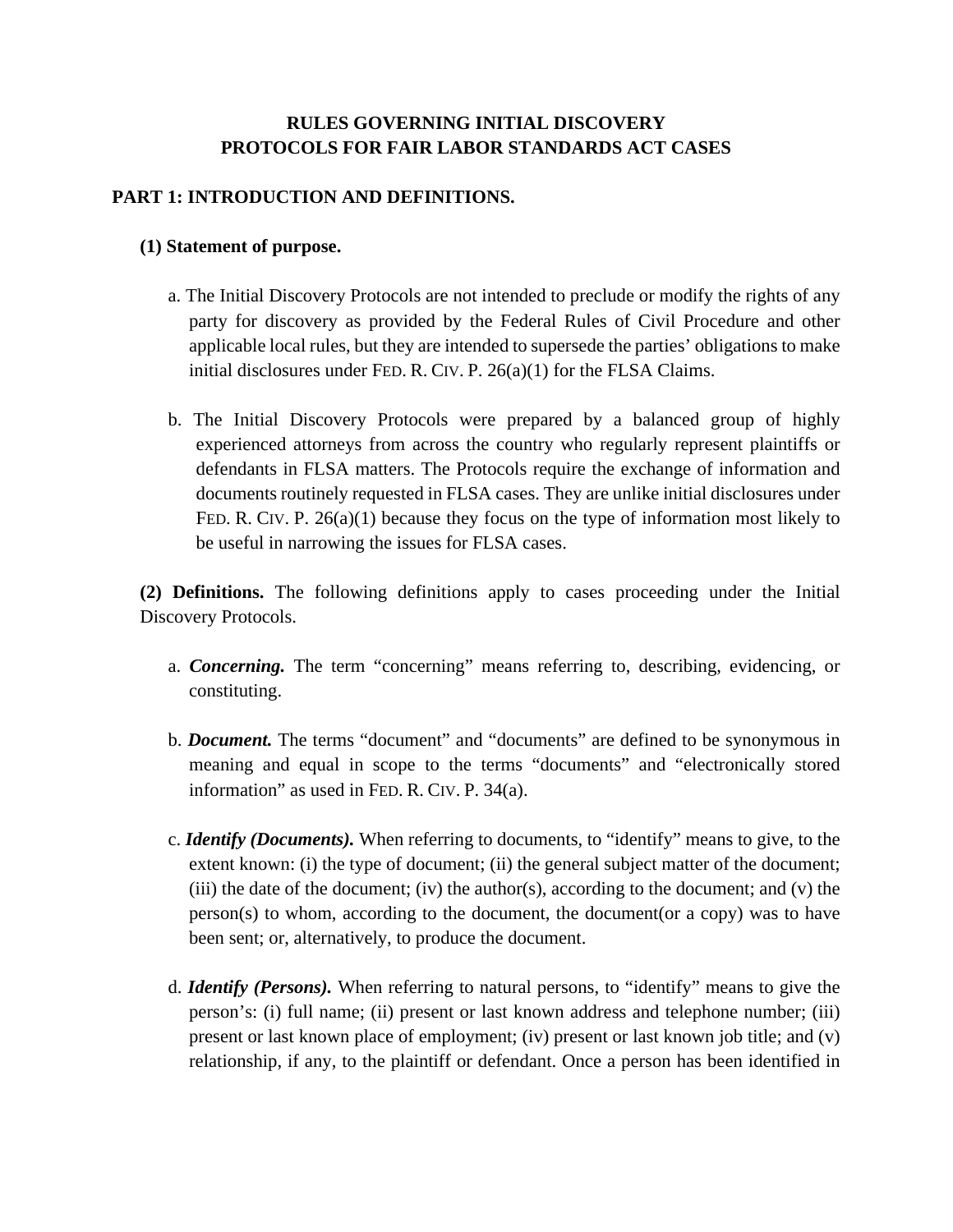accordance with this subparagraph, only the name of that person need be listed in response to subsequent discovery requesting the identification of that person.

- e. *Defendant.* Any person or entity alleged to be an employer or joint employer of the plaintiff(s) in the operative Complaint, unless otherwise specified.
- f. *Plaintiff.* Any named individual(s) alleging FLSA Claim(s) in the operative Complaint.

#### **(3) Instructions.**

- a. For this Initial Discovery, the relevant time period begins two years before the date the initial Complaint was filed, or, if willfulness is alleged, three years. If the Plaintiff alleges a shorter relevant time period, then that is the time period for Initial Discovery.
- b. For this Initial Discovery, the relevant time period continues through the last date for which the Plaintiff seeks recovery or relief.
- c. This Initial Discovery is not subject to objections except for the reasons under FED. R. CIV. P.  $26(b)(2)(B)$  or on the grounds of privilege or work product. Documents withheld based on a claim of privilege or work product are subject to the provisions of FED. R. CIV. P. 26(b)(5).
- d. If a partial or incomplete answer or production is provided, the responding party must state the reason that the answer or production is partial or incomplete.
- e. This Initial Discovery is subject to FED. R. CIV. P. 26(e) on supplementation and FED. R. CIV. P. 26(g) on certification of responses.
- f. This Initial Discovery is subject to FED. R. CIV. P. 34(b)(2)(E) on form of production.
- g. This Initial Discovery will be subject to the attached Interim Protective Order unless the parties agree or the court orders otherwise. The Interim Protective Order will remain in place only until the parties agree to or the court orders a different protective order. Absent agreement by the parties, the Interim Protective Order will not apply to subsequent discovery.
- h. Prior to the production of documents by either Party to the other pursuant to the Initial Discovery Protocols, the Parties will meet and confer regarding the format (e.g. TIFF/text, searchable .pdf, Excel) for such production. This will not delay the timeframes for Initial Discovery absent ruling by the court.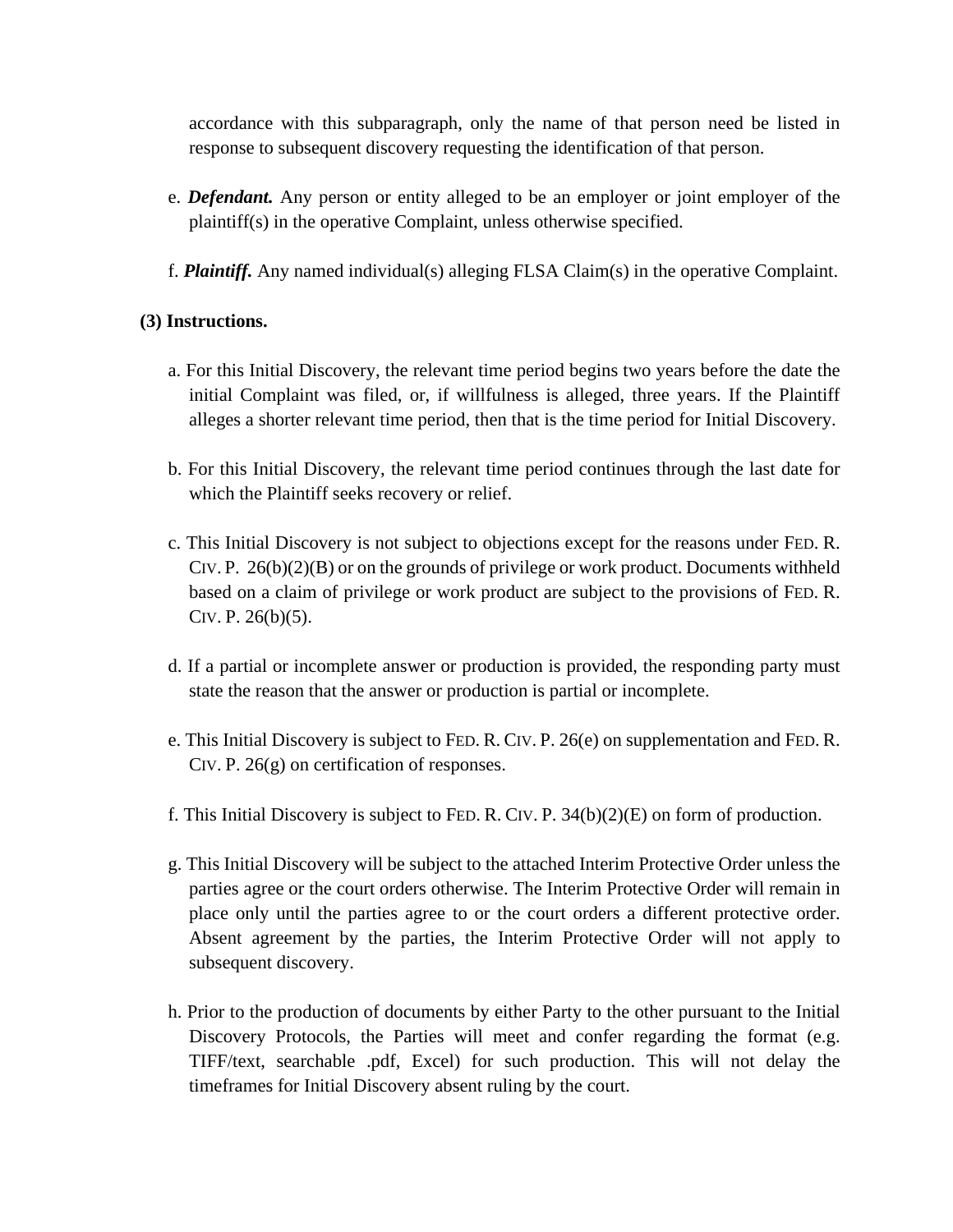# **PART 2: PRODUCTION BY THE PLAINTIFF.**

# **(1) Timing.**

The Plaintiff's Initial Discovery must be provided within 30 days after the Defendant has submitted a responsive pleading or motion, unless the court rules otherwise.

#### **(2) Documents that the Plaintiff must produce to the Defendant.**

- a. Documents created or maintained by the Plaintiff recording time worked.
- b. Documents created or maintained by the Plaintiff recording wages or other compensation paid or unpaid by the Defendant.
- c. If the Plaintiff reported or complained internally to the Defendant (including but not limited to supervisors or administrative departments, such as human resources, payroll, timekeeping or benefits) about the FLSA Claim(s), the report(s) or complaint(s) and any response that the Defendant provided to the Plaintiff.
- d. Any offer letters, employment agreements, or compensation agreements for the Plaintiff.
- e. Any sworn statements from individuals with information relevant to the FLSA Claim(s).
- f. Documents that the Plaintiff relies on to support a claim of willful violation.
- g. All other documents that the Plaintiff relies on to support the Plaintiff's FLSA Claim(s).

#### **(3) Information that the Plaintiff must produce to the Defendant.**

- a. Identify persons the Plaintiff believes to have knowledge of the facts concerning the FLSA Claim(s) or defenses, and a brief description of that knowledge.
- b. Identify the start and end dates for the FLSA Claim(s);
- c. The Plaintiff's title or position and a brief description of the Plaintiff's job duties for the relevant time period.
- d. Describe the basis for the FLSA Claim(s).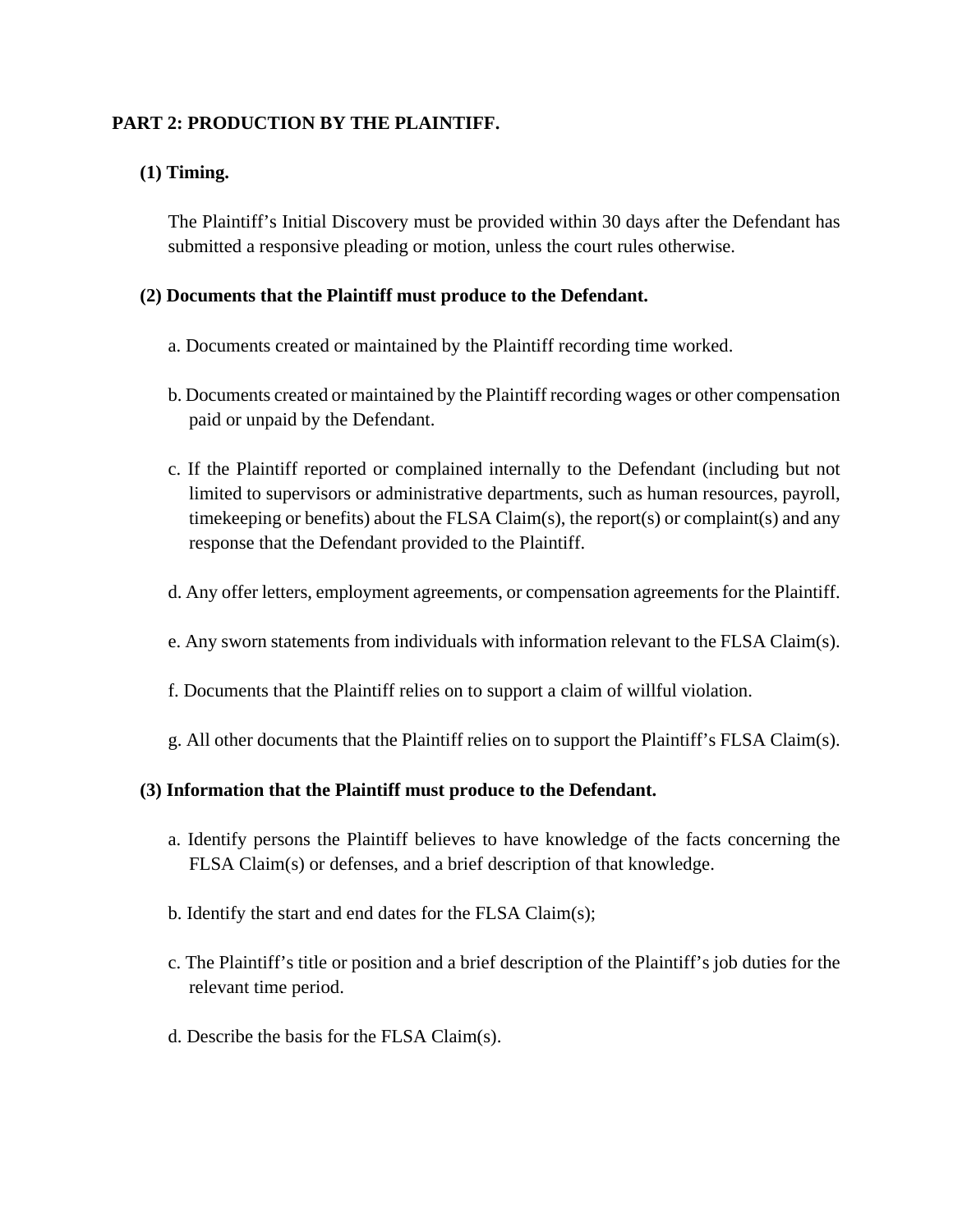- e. A computation of each category of damages claimed by the Plaintiff, including a) applicable dates, b) amounts of claimed unpaid wages, and c) the method used for computation (including applicable rates and hours).
- f. The names of the Plaintiff's supervisors during the relevant time period.
- g. If the Plaintiff reported or complained about the FLSA Claim(s) to any government agency, the identity of each such agency, the date(s) or such reports or complaints, and the outcome or status of each report or complaint.
- h. If the Plaintiff reported or complained to the Defendant (including but not limited to supervisors or administrative departments such as human resources, payroll, timekeeping or benefits) about the any FLSA Claim(s), state whether the report or complaint was written or oral, when the report or complaint(s) was made, to whom any report or complaint(s) were made, and any response provided by the Defendant.

### **PART 3: PRODUCTION BY THE DEFENDANT.**

### **(1) Timing.**

The Defendant's Initial Discovery must be provided within 30 days after the Defendant has submitted a responsive pleading or motion, unless the court rules otherwise.

### **(2) Documents that the Defendant must produce to the Plaintiff.**

- a. Time and pay records created or maintained by the Defendant for the Plaintiff.
- b. If the Plaintiff reported or complained internally to the Defendant (including but not limited to supervisors or administrative departments, such as human resources, payroll, timekeeping or benefits) about the FLSA Claim(s), the report(s) or complaint(s) and any response that the Defendant provided to the Plaintiff.
- c. Any sworn statements from individuals with information relevant to the FLSA Claim(s).
- d. Documents that the Defendant relies on to support a claim that any alleged violation was in good faith.
- e. Any offer letters, employment agreements, or compensation agreements for the Plaintiff.
- f. Collective bargaining agreement(s) applicable to the Plaintiff.